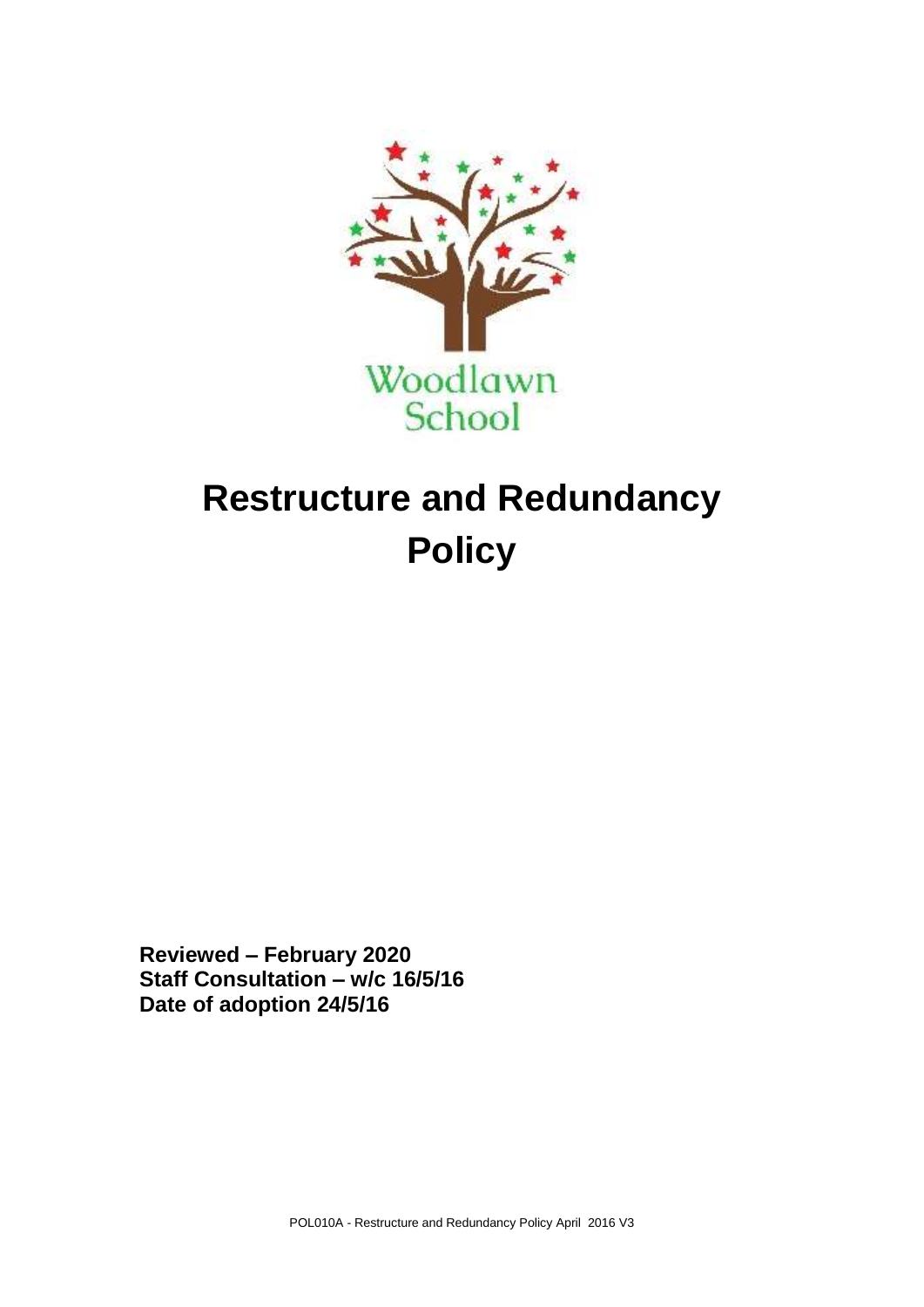## **1. Introduction**

101 The Governing Body recognise the importance of effective planning of both its ongoing financial commitments, as well as the development of its staffing levels, to ensure existing and future needs of the School can deliver our prime statutory duty, as set out in paragraph 21 (2) of the Education Act 2002 to:

> "…conduct the school with a view to promoting high standards of educational achievement at the school"

- 102 The Governing Body recognise that to ensure effective planning of school resources to meet this duty, there is a need to have appropriate policies and procedures in place. This will ensure that staffing structure change, when required, are undertaken within a set of agreed principles and through a process that is known and understood by all employees and their Trade Union / Professional Association representatives.
- 103 This policy and accompanying restructure and redundancy procedure have been developed for employees of the school who, in accordance with the Employment Rights Act 1996 and the Employment Act 2002, work under a contract of employment with Woodlawn School Governing Body. They set out the approach of the Governing Body to providing a transparent method for avoiding or at least minimising, the requirement for staff displacement when changes to school staffing levels are required.
- 104 When considering such change, a primary responsibility of the Governing Body is to ensure the delivery of the school curriculum and developing staffing levels/structures that are appropriate to meet this need. Reference should be made to the School Improvement Plan and Self Evaluation in delivering change in these circumstances.
- 105 The Governing Body recognise that there are multiple internal and external drivers for change and the impact they will have will vary for example culture change, strategies for continuous improvement, service efficiency, succession planning. A clear rationale is essential to help facilitate the understanding of the necessity for staffing changes.
- 106 Whilst each change situation is unique there are a number of common themes to managing this process such as restructuring, downsizing, de-layering etc.
- 107 In implementing change within the staffing establishment account should be taken of the need to retain teaching and support staff with appropriate skills, experience, knowledge and qualifications deemed necessary to support the current and anticipated future requirements of the School.
- 108 Governors are supportive of the fostering of good employee relations within School and note that all appropriate Trade Union/Professional Associations have been consulted on this policy, which has been compiled in accordance with appropriate statutory legislation as well as advice from ACAS .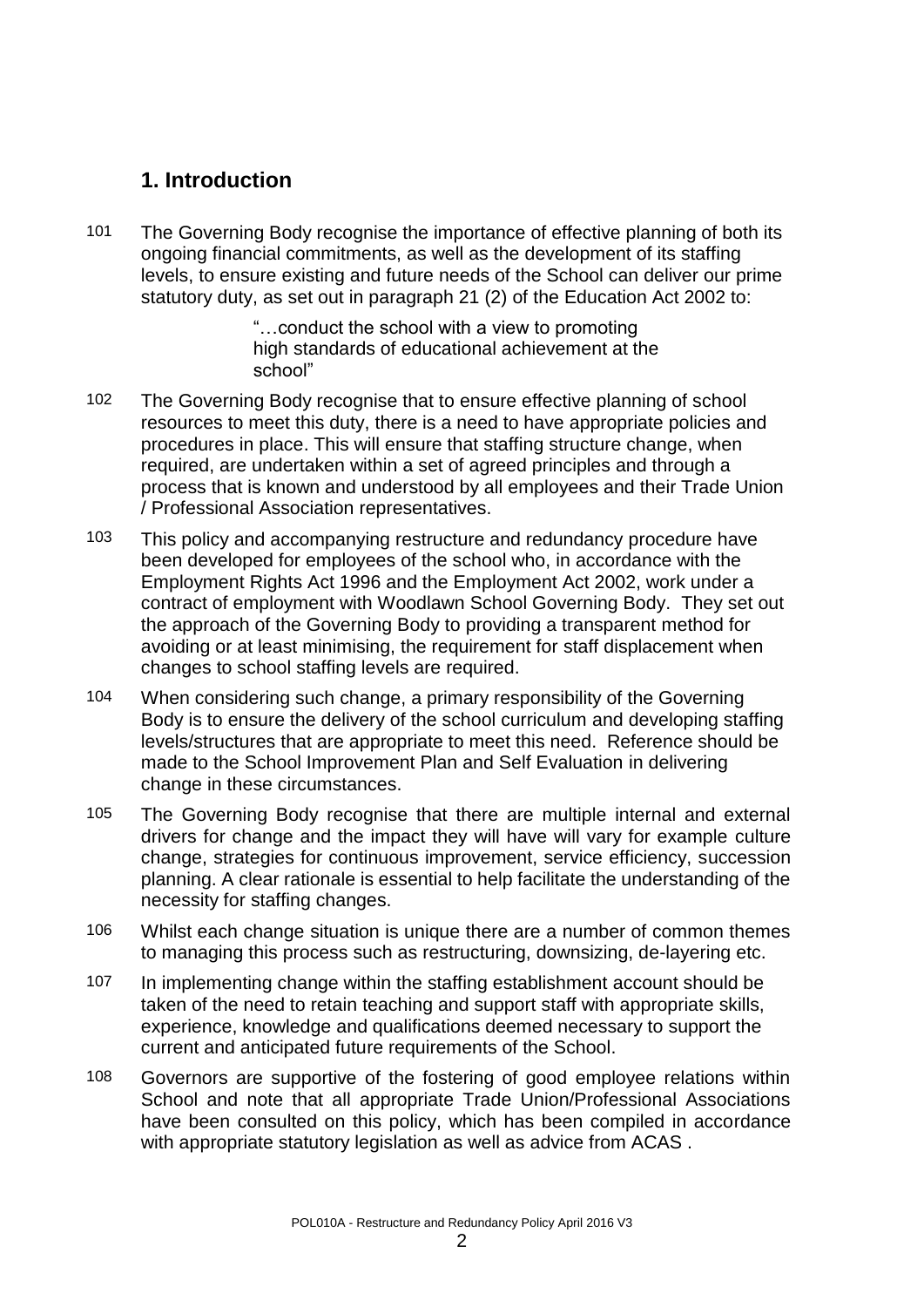## **2. Principles**

- 201 The implementation of this policy, which has been adopted by the Governing Body, will be carried out using a fair and transparent process as contained within the accompanying restructure and redundancy procedure. Governors are therefore committed to ensuring the following principles are taken into consideration in decisions made under this policy
- 202 ensure that appropriate support from the School Link HR Business Partner is sought prior to implementing this policy and accompanying procedure
- 203 ensure an effective strategy for long term planning of staffing levels tailored to the School Improvement Plan and school self evaluation. This will allow for the avoidance of short-term solutions that are inconsistent to the longer-term needs of the school, promoting greater job security
- 204 ensure the restructure and redundancy procedure attached to this policy is followed to cover situations where managing change may result in a staffing restructure, inclusive of staff displacement
- 205 ensure a commitment to meaningful information sharing and consultation with employees and recognised Trade Union/Professional Associations on any proposed restructure plans and, where applicable, alternatives to compulsory redundancies
- 206 ensure scrupulous attention to detail, careful documentation and transparency, as well as being sensitive of the needs of employees at risk of redundancy, at each and every stage of the change process.
- 207 ensure that where staff displacement is required the selection criteria have been agreed following consultation and applied in a fair and transparent manner.
- 208 ensure support in seeking alternative employment is put in place for employees selected for compulsory redundancy, following the redeployment protocols contained within the accompanying procedure.
- 209 ensure that employees selected for compulsory redundancy are made aware of their right to be represented by a work colleague or Trade Union/Professional Association representative at any subsequent Hearing or Appeal.
- 210 ensure meetings with employees at risk of displacement are conducted in a manner that enables individuals to explain their views.
- 211 ensure the provision of appropriate and reasonable support to both those employees who are displaced from school and those who remain, during times of change
- 212 ensure that where employees are displaced they are provided with appropriate notice as determined by their terms & conditions of employment
- 213 ensure that displaced employees have the right of Appeal against any selection for compulsory redundancy with a panel of governors who have no